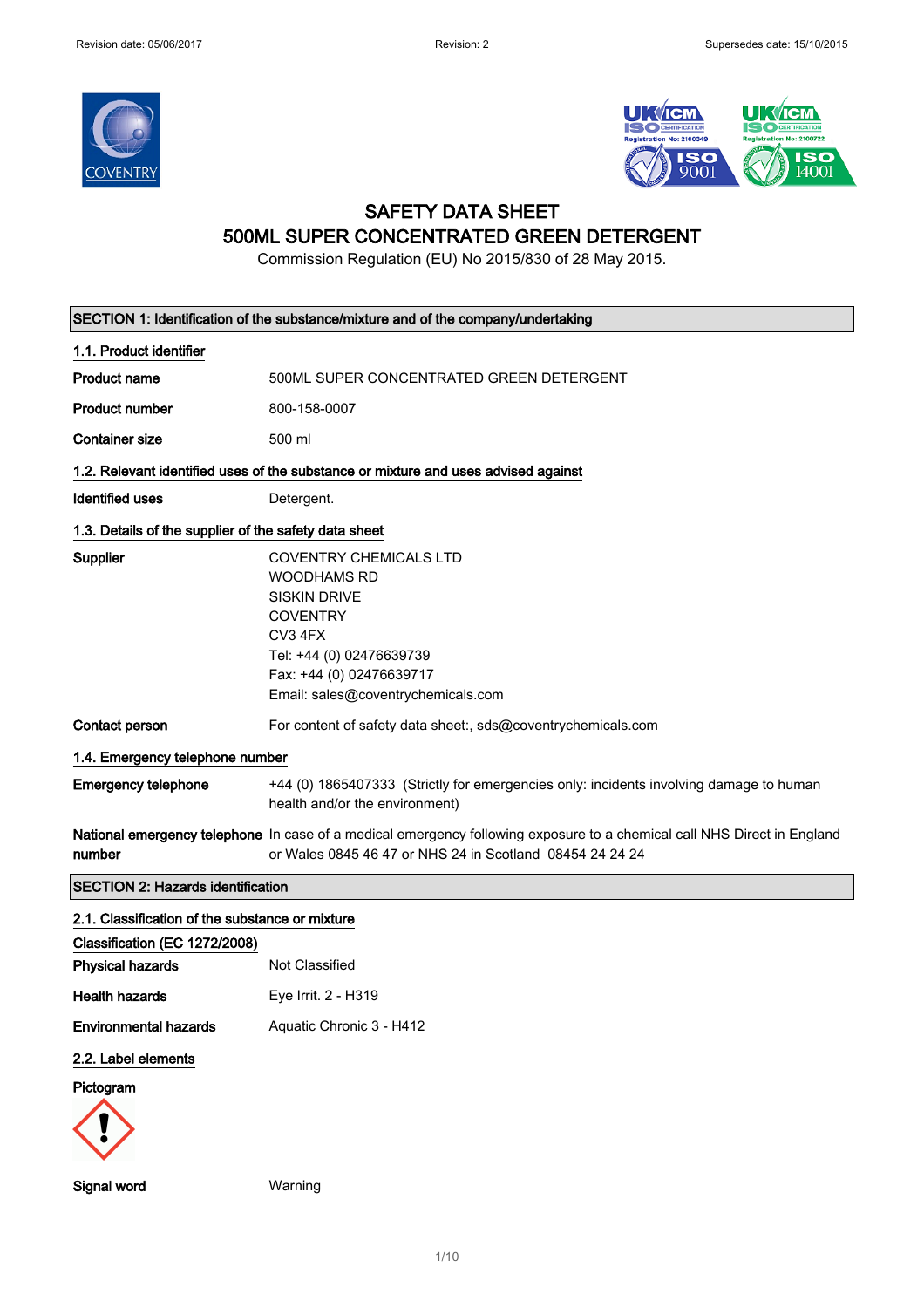| <b>Hazard statements</b>        | H319 Causes serious eye irritation.<br>H412 Harmful to aquatic life with long lasting effects.                                                                                                                                                                                                                                                                                                                                           |
|---------------------------------|------------------------------------------------------------------------------------------------------------------------------------------------------------------------------------------------------------------------------------------------------------------------------------------------------------------------------------------------------------------------------------------------------------------------------------------|
| <b>Precautionary statements</b> | P102 Keep out of reach of children.<br>P264 Wash contaminated skin thoroughly after handling.<br>P280 Wear protective gloves.<br>P305+P351+P338 IF IN EYES: Rinse cautiously with water for several minutes. Remove<br>contact lenses, if present and easy to do. Continue rinsing.<br>P337+P313 If eye irritation persists: Get medical advice/ attention.<br>P501 Dispose of contents/ container in accordance with local regulations. |
| Contains                        | C12-14-ALKYL ETHER SULFATES, COCONUT DIETHANOLAMIDE, AMINES, C12-14 -<br>ALKYLDIMETHYL, N-OXIDES                                                                                                                                                                                                                                                                                                                                         |
| Detergent labelling             | <5% anionic surfactants, <5% non-ionic surfactants, Contains 2-Bromo-2-nitropropane-1, 3-<br>diol                                                                                                                                                                                                                                                                                                                                        |

### 2.3. Other hazards

This product does not contain any substances classified as PBT or vPvB.

### SECTION 3: Composition/information on ingredients

### 3.2. Mixtures

|                                          |                                                      | $1 - 5%$                                                                                                             |
|------------------------------------------|------------------------------------------------------|----------------------------------------------------------------------------------------------------------------------|
| EC number: 500-234-8                     | REACH registration number: 01-<br>2119488639-16-XXXX |                                                                                                                      |
| Xi;R38,R41.                              |                                                      |                                                                                                                      |
| AMINES, C12-14 - ALKYLDIMETHYL, N-OXIDES |                                                      | $1\%$                                                                                                                |
| EC number: 931-292-6                     | REACH registration number: 01-<br>2119490061-47-XXXX |                                                                                                                      |
|                                          |                                                      |                                                                                                                      |
|                                          |                                                      |                                                                                                                      |
|                                          |                                                      | Classification (67/548/EEC or 1999/45/EC)<br>Classification (67/548/EEC or 1999/45/EC)<br>Xn;R22. Xi;R38,R41. N;R50. |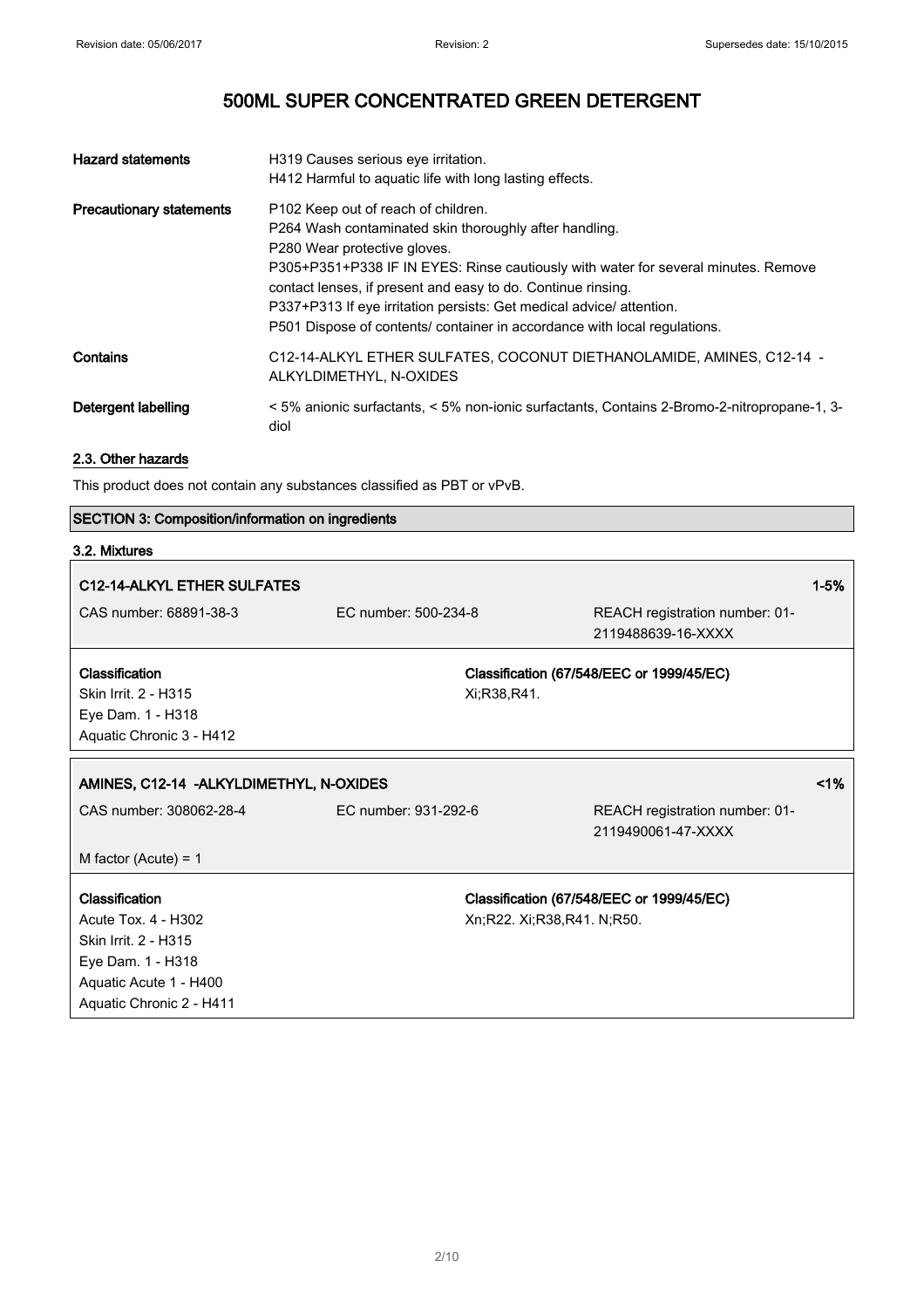| <b>BRONOPOL (INN)</b><br>CAS number: 52-51-7 | EC number: 200-143-0 | REACH registration number: 01-<br>2119980938-15-XXXX | $1\%$ |
|----------------------------------------------|----------------------|------------------------------------------------------|-------|
| M factor (Acute) = $10$                      |                      |                                                      |       |
| <b>Classification</b>                        |                      | Classification (67/548/EEC or 1999/45/EC)            |       |
| Acute Tox. 4 - H302                          |                      | Xn;R21/22 Xi;R37/38,R41 N;R50                        |       |
| Acute Tox. 4 - H312                          |                      |                                                      |       |
| Skin Irrit. 2 - H315                         |                      |                                                      |       |
| Eye Dam. 1 - H318                            |                      |                                                      |       |
| STOT SE 3 - H335                             |                      |                                                      |       |
| Aquatic Acute 1 - H400                       |                      |                                                      |       |
| Aquatic Chronic 2 - H411                     |                      |                                                      |       |

The Full Text for all R-Phrases and Hazard Statements are Displayed in Section 16.

## SECTION 4: First aid measures

### 4.1. Description of first aid measures

| <b>General information</b>                                 | Provide eyewash station.                                                                                                                                                                                                                                                     |
|------------------------------------------------------------|------------------------------------------------------------------------------------------------------------------------------------------------------------------------------------------------------------------------------------------------------------------------------|
| Inhalation                                                 | Move affected person to fresh air at once. Rinse nose and mouth with water. Get medical<br>attention if any discomfort continues.                                                                                                                                            |
| Ingestion                                                  | Never give anything by mouth to an unconscious person. Do not induce vomiting. Rinse<br>mouth thoroughly with water. Get medical attention if any discomfort continues.                                                                                                      |
| Skin contact                                               | Rinse immediately with plenty of water. Remove contaminated clothing. Get medical attention<br>if irritation persists after washing.                                                                                                                                         |
| Eye contact                                                | Rinse immediately with plenty of water. Remove any contact lenses and open eyelids wide<br>apart. Continue to rinse for at least 15 minutes. Get medical attention if symptoms are severe<br>or persist after washing. Show this Safety Data Sheet to the medical personnel. |
|                                                            | 4.2. Most important symptoms and effects, both acute and delayed                                                                                                                                                                                                             |
| General information                                        | Provide eyewash station.                                                                                                                                                                                                                                                     |
| <b>Skin contact</b>                                        | Prolonged contact may cause redness, irritation and dry skin.                                                                                                                                                                                                                |
| Eye contact                                                | The product is irritating to eyes and skin. Prolonged or repeated exposure may cause the<br>following adverse effects: Irritation and redness, followed by blurred vision. Corneal damage.<br>Risk of serious damage to eyes.                                                |
|                                                            | 4.3. Indication of any immediate medical attention and special treatment needed                                                                                                                                                                                              |
| Notes for the doctor                                       | No specific recommendations.                                                                                                                                                                                                                                                 |
| <b>SECTION 5: Firefighting measures</b>                    |                                                                                                                                                                                                                                                                              |
| 5.1. Extinguishing media                                   |                                                                                                                                                                                                                                                                              |
| Suitable extinguishing media                               | The product is not flammable. Use fire-extinguishing media suitable for the surrounding fire.<br>Foam, carbon dioxide or dry powder.                                                                                                                                         |
| 5.2. Special hazards arising from the substance or mixture |                                                                                                                                                                                                                                                                              |
| <b>Hazardous combustion</b><br>products                    | Thermal decomposition or combustion products may include the following substances: Oxides<br>of carbon. Toxic gases or vapours.                                                                                                                                              |
| 5.3. Advice for firefighters                               |                                                                                                                                                                                                                                                                              |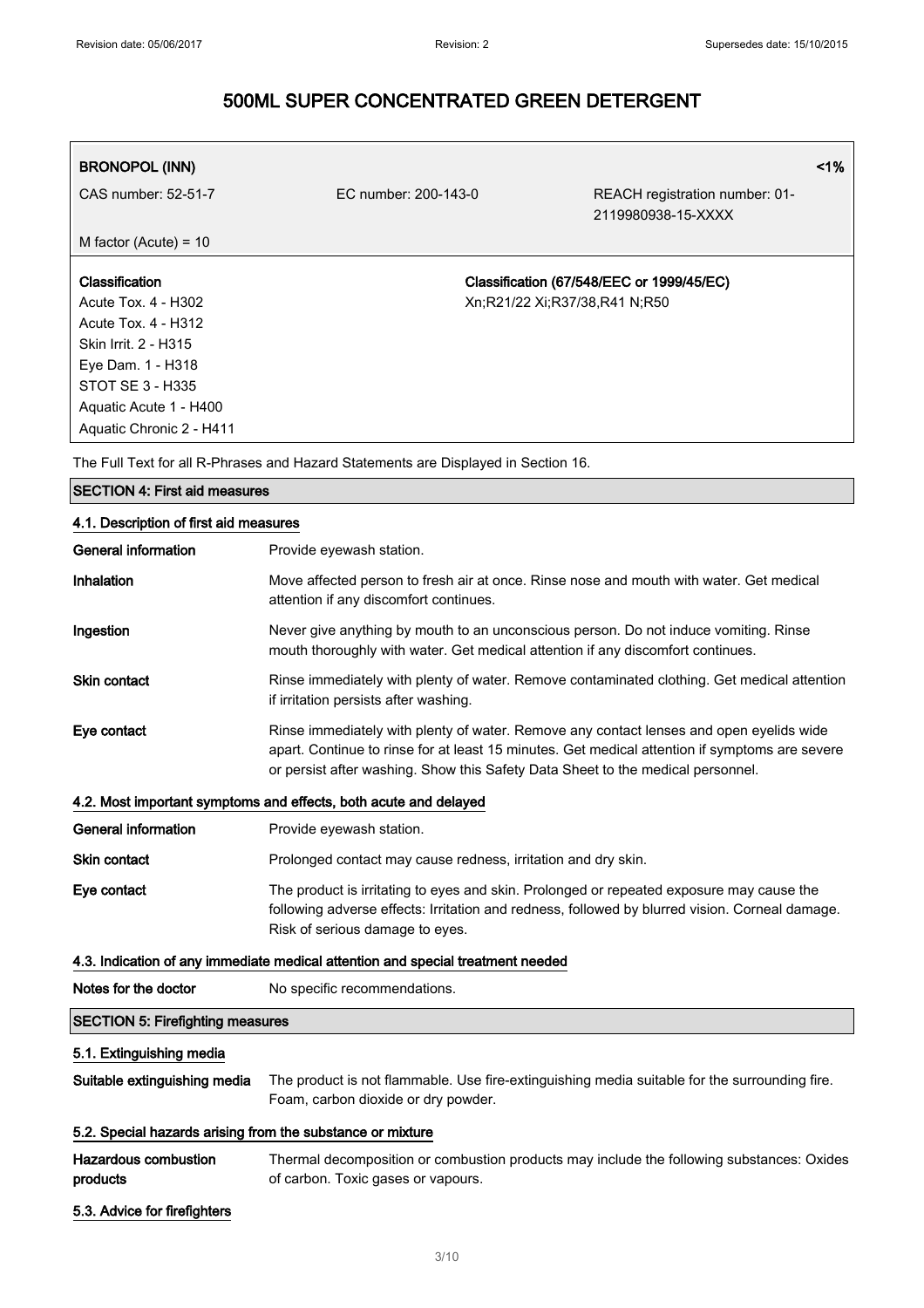| Protective actions during<br>firefighting                 | Control run-off water by containing and keeping it out of sewers and watercourses.                                                                                                                                                                                                                                                               |  |
|-----------------------------------------------------------|--------------------------------------------------------------------------------------------------------------------------------------------------------------------------------------------------------------------------------------------------------------------------------------------------------------------------------------------------|--|
| Special protective equipment<br>for firefighters          | Wear positive-pressure self-contained breathing apparatus (SCBA) and appropriate protective<br>clothing.                                                                                                                                                                                                                                         |  |
| <b>SECTION 6: Accidental release measures</b>             |                                                                                                                                                                                                                                                                                                                                                  |  |
|                                                           | 6.1. Personal precautions, protective equipment and emergency procedures                                                                                                                                                                                                                                                                         |  |
| <b>Personal precautions</b>                               | For personal protection, see Section 8. Treat the spilled material according to the instructions<br>in the clean-up section. Take care as floors and other surfaces may become slippery.                                                                                                                                                         |  |
| 6.2. Environmental precautions                            |                                                                                                                                                                                                                                                                                                                                                  |  |
| <b>Environmental precautions</b>                          | Collect and dispose of spillage as indicated in Section 13. Do not discharge into drains or<br>watercourses or onto the ground.                                                                                                                                                                                                                  |  |
| 6.3. Methods and material for containment and cleaning up |                                                                                                                                                                                                                                                                                                                                                  |  |
| Methods for cleaning up                                   | Stop leak if safe to do so. Absorb in vermiculite, dry sand or earth and place into containers.<br>Flush contaminated area with plenty of water. Avoid the spillage or runoff entering drains,<br>sewers or watercourses.                                                                                                                        |  |
| 6.4. Reference to other sections                          |                                                                                                                                                                                                                                                                                                                                                  |  |
| Reference to other sections                               | For personal protection, see Section 8. See Section 11 for additional information on health<br>hazards. For waste disposal, see Section 13.                                                                                                                                                                                                      |  |
| <b>SECTION 7: Handling and storage</b>                    |                                                                                                                                                                                                                                                                                                                                                  |  |
| 7.1. Precautions for safe handling                        |                                                                                                                                                                                                                                                                                                                                                  |  |
| <b>Usage precautions</b>                                  | Provide adequate ventilation. Avoid spilling. Avoid contact with skin and eyes. Wear protective<br>clothing as described in Section 8 of this safety data sheet. Avoid breathing vapour/spray. Do<br>not mix with other household chemical products. Do not mix with acid.                                                                       |  |
| Advice on general<br>occupational hygiene                 | Good personal hygiene procedures should be implemented. Do not eat, drink or smoke when<br>using this product. Wash skin thoroughly after handling. Take off contaminated clothing and<br>wash it before reuse. Use appropriate hand lotion to prevent defatting and cracking of skin.                                                           |  |
|                                                           | 7.2. Conditions for safe storage, including any incompatibilities                                                                                                                                                                                                                                                                                |  |
| Storage precautions                                       | Store in tightly-closed, original container in a dry, cool and well-ventilated place. Store at room<br>temperature. Keep out of the reach of children. Keep away from heat, hot surfaces, sparks,<br>open flames and other ignition sources. No smoking.                                                                                         |  |
| 7.3. Specific end use(s)                                  |                                                                                                                                                                                                                                                                                                                                                  |  |
| Specific end use(s)                                       | The identified uses for this product are detailed in Section 1.2.                                                                                                                                                                                                                                                                                |  |
| <b>SECTION 8: Exposure Controls/personal protection</b>   |                                                                                                                                                                                                                                                                                                                                                  |  |
| 8.1. Control parameters                                   |                                                                                                                                                                                                                                                                                                                                                  |  |
|                                                           | C12-14-ALKYL ETHER SULFATES (CAS: 68891-38-3)                                                                                                                                                                                                                                                                                                    |  |
| <b>DNEL</b>                                               | Workers - Inhalation; Long term systemic effects: 175 mg/m <sup>3</sup><br>Workers - Dermal; Long term systemic effects: 2750 mg/kg/day<br>Consumer - Inhalation; Long term systemic effects: 52 mg/m <sup>3</sup><br>Consumer - Dermal; Long term systemic effects: 1650 mg/kg/day<br>Consumer - Oral; Long term systemic effects: 15 mg/kg/day |  |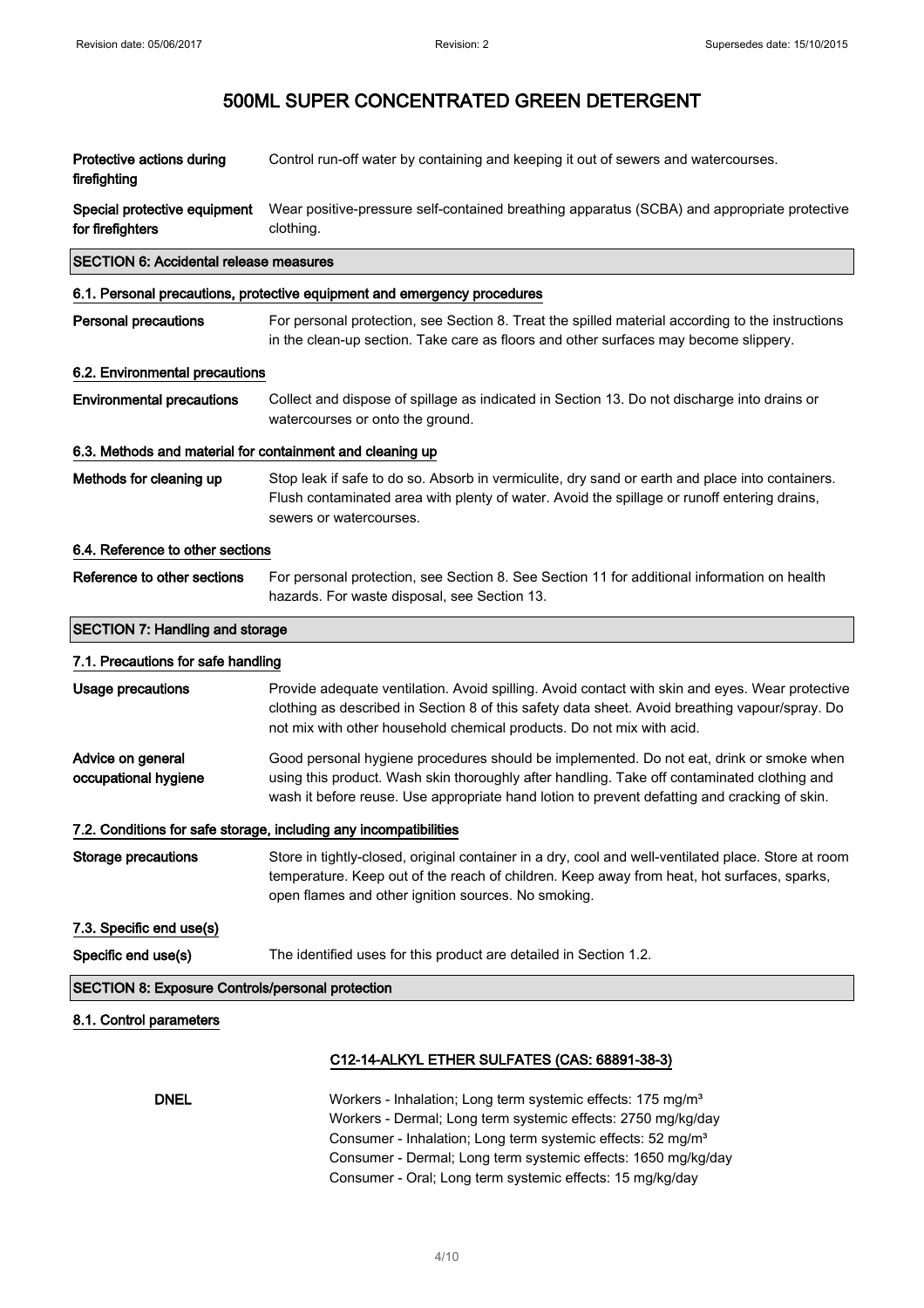| <b>PNEC</b> | - Fresh water; 0.24 mg/l                                                             |
|-------------|--------------------------------------------------------------------------------------|
|             | - Marine water; 0.024 mg/l                                                           |
|             | - Intermittent release; 0.071 mg/l                                                   |
|             | - Sediment, Fresh water; 0.917 mg/kg                                                 |
|             | - Sediment, Marine water; 0.092 mg/kg                                                |
|             | - Soil; 7.5 mg/kg                                                                    |
|             | $-$ STP; 10,000 mg/l                                                                 |
|             | COCONUT DIETHANOLAMIDE (CAS: 68603-42-9)                                             |
| <b>DNEL</b> | Workers - Inhalation; Long term systemic effects: 73.4 mg/m <sup>3</sup>             |
|             | Workers - Dermal; Long term systemic effects: 4.16 mg/kg/day                         |
|             | Workers - Dermal; Long term local effects: 0.0936 mg/cm <sup>2</sup>                 |
|             | General population - Inhalation; Long term systemic effects: 21.73 mg/m <sup>3</sup> |
|             | General population - Dermal; Long term systemic effects: 2.5 mg/kg/day               |
|             | General population - Dermal; Long term local effects: 0.0562 mg/cm <sup>2</sup>      |
|             | General population - Oral; Long term systemic effects: 6.25 mg/kg/day                |
| <b>PNEC</b> | - Fresh water; 0.007 mg/l                                                            |
|             | - Marine water; 0.001 mg/l                                                           |
|             | $-$ STP; 830 mg/l                                                                    |
|             | - Sediment (Freshwater); 0.195 mg/kg                                                 |
|             | - Sediment (Marinewater); 0.019 mg/kg                                                |
|             | - Soil; 0.035                                                                        |
|             | AMINES, C12-14 -ALKYLDIMETHYL, N-OXIDES (CAS: 308062-28-4)                           |
| <b>DNEL</b> | Workers - Inhalation; Long term systemic effects: 6.2 mg/m <sup>3</sup>              |
|             | Workers - Dermal; Long term systemic effects: 11 mg/kg/day                           |
|             | General population - Inhalation; Long term systemic effects: 1.53 mg/m <sup>3</sup>  |
|             | General population - Dermal; Long term systemic effects: 5.5 mg/kg/day               |
|             | General population - Oral; Long term systemic effects: 0.44 mg/kg/day                |
| <b>PNEC</b> | - Fresh water; 0.034 mg/l                                                            |
|             | - Marine water; 0.003 mg/l                                                           |
|             | $-$ STP; 24 mg/l                                                                     |
|             | - Sediment (Freshwater); 5.24 mg/kg                                                  |
|             | - Sediment (Marinewater); 0.524 mg/kg                                                |
|             | - Soil; 1.02 mg/kg                                                                   |
|             | DIETHANOLAMINE (CAS: 111-42-2)                                                       |
| <b>DNEL</b> | Workers - Inhalation; Long term local effects: 1 mg/m <sup>3</sup>                   |
|             | Workers - Dermal; Long term systemic effects: 0.13 mg/cm <sup>2</sup>                |
|             | General population - Inhalation; Long term local effects: 0.25 mg/m <sup>3</sup>     |
|             | General population - Dermal; Long term systemic effects: 0.07 mg/kg/day              |
|             | General population - Oral; Long term systemic effects: 0.06 mg/kg/day                |
| <b>PNEC</b> | - Fresh water; 0.02 mg/l                                                             |
|             | - Marine water; 0.002 mg/l                                                           |
|             | $-$ STP; 100 mg/l                                                                    |
|             | - Sediment (Freshwater); 0.092 mg/kg                                                 |
|             | - Sediment (Marinewater); 0.009 mg/kg                                                |
|             | - Soil; 0.007 mg/kg                                                                  |
|             |                                                                                      |

### BRONOPOL (INN) (CAS: 52-51-7)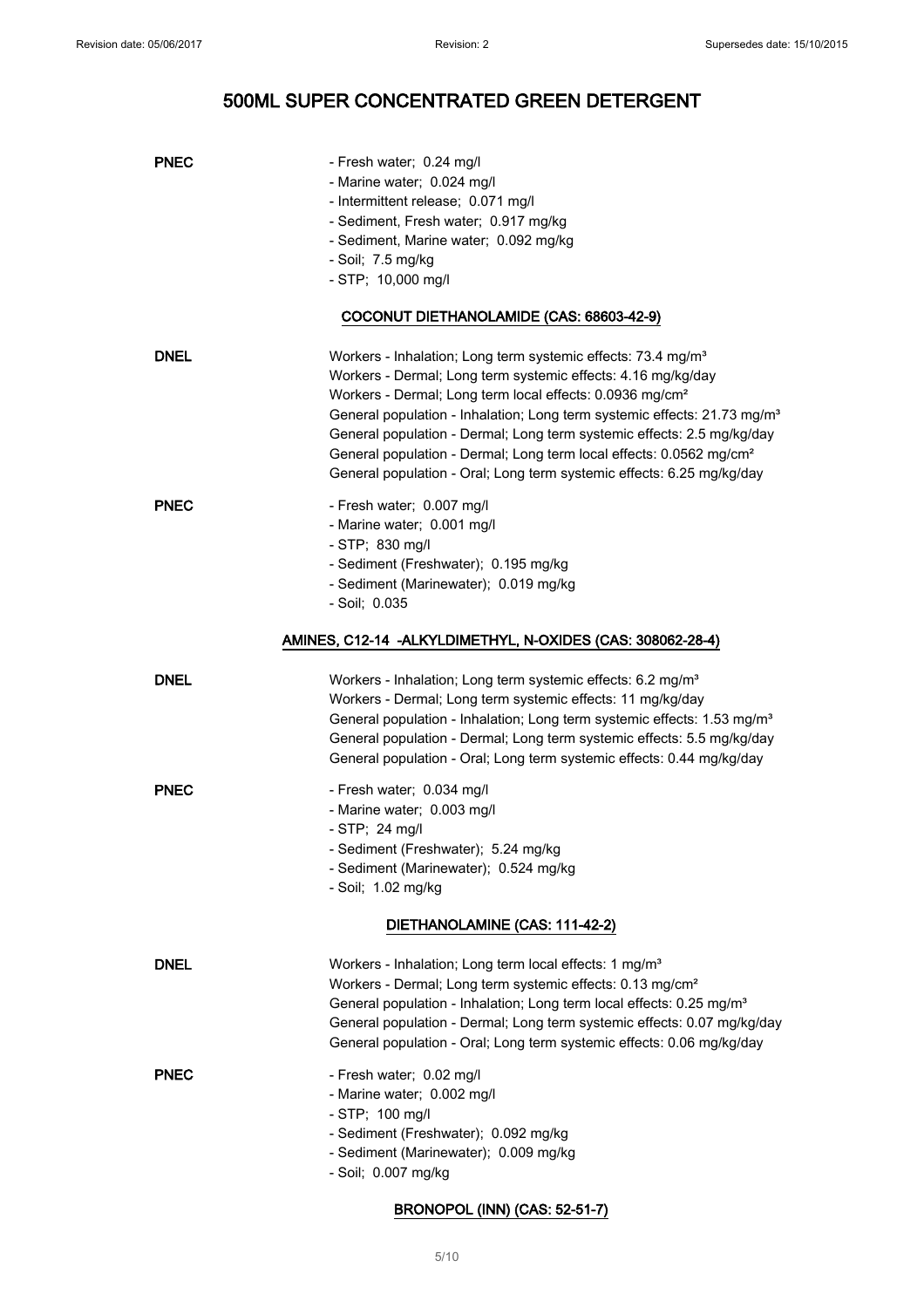| <b>DNEL</b>                         | Workers - Inhalation; Long term systemic effects: 4.1 mg/m <sup>3</sup><br>Workers - Inhalation; Short term systemic effects: 12.3 mg/m <sup>3</sup><br>Workers - Inhalation; Long term local effects: 4.2 mg/m <sup>3</sup><br>Workers - Inhalation; Short term local effects: 4.2 mg/m <sup>3</sup><br>Workers - Dermal; Long term systemic effects: 2.3 mg/kg/day<br>Workers - Dermal; Short term systemic effects: 7 mg/kg/day<br>Workers - Dermal; Long term local effects: 0.013 mg/cm <sup>2</sup><br>Workers - Dermal; Short term local effects: 0.013 mg/cm <sup>2</sup><br>General population - Inhalation; Long term systemic effects: 1.2 mg/m <sup>3</sup><br>General population - Inhalation; Short term systemic effects: 3.7 mg/m <sup>3</sup><br>General population - Inhalation; Long term local effects: 1.3 mg/m <sup>3</sup><br>General population - Inhalation; Short term local effects: 1.3 mg/m <sup>3</sup><br>General population - Dermal; Long term systemic effects: 1.4 mg/kg/day<br>General population - Dermal; Short term systemic effects: 4.2 mg/kg/day<br>General population - Dermal; Long term local effects: 0.008 mg/cm <sup>2</sup><br>General population - Dermal; Short term local effects: 0.008 mg/cm <sup>2</sup><br>General population - Oral; Long term systemic effects: 0.35 mg/kg/day<br>General population - Oral; Short term systemic effects: 1.1 mg/kg/day |
|-------------------------------------|-------------------------------------------------------------------------------------------------------------------------------------------------------------------------------------------------------------------------------------------------------------------------------------------------------------------------------------------------------------------------------------------------------------------------------------------------------------------------------------------------------------------------------------------------------------------------------------------------------------------------------------------------------------------------------------------------------------------------------------------------------------------------------------------------------------------------------------------------------------------------------------------------------------------------------------------------------------------------------------------------------------------------------------------------------------------------------------------------------------------------------------------------------------------------------------------------------------------------------------------------------------------------------------------------------------------------------------------------------------------------------------------------------------------|
| <b>PNEC</b>                         | - Fresh water; 0.01 mg/l<br>- Marine water; 0.008 mg/l<br>- Intermittent release; 0.0025 mg/l<br>- STP; 0.43 mg/l<br>- Sediment (Freshwater); 0.041 mg/kg<br>- Sediment (Marinewater); 0.00328 mg/kg<br>- Soil; 0.5 mg/kg                                                                                                                                                                                                                                                                                                                                                                                                                                                                                                                                                                                                                                                                                                                                                                                                                                                                                                                                                                                                                                                                                                                                                                                         |
| 8.2. Exposure controls              |                                                                                                                                                                                                                                                                                                                                                                                                                                                                                                                                                                                                                                                                                                                                                                                                                                                                                                                                                                                                                                                                                                                                                                                                                                                                                                                                                                                                                   |
| Protective equipment                |                                                                                                                                                                                                                                                                                                                                                                                                                                                                                                                                                                                                                                                                                                                                                                                                                                                                                                                                                                                                                                                                                                                                                                                                                                                                                                                                                                                                                   |
| Appropriate engineering<br>controls | Provide adequate ventilation.                                                                                                                                                                                                                                                                                                                                                                                                                                                                                                                                                                                                                                                                                                                                                                                                                                                                                                                                                                                                                                                                                                                                                                                                                                                                                                                                                                                     |
| Eye/face protection                 | Eyewear complying with an approved standard should be worn if a risk assessment indicates<br>eye contact is possible. Unless the assessment indicates a higher degree of protection is<br>required, the following protection should be worn: Tight-fitting safety glasses. Personal<br>protective equipment for eye and face protection should comply with European Standard<br>EN166.                                                                                                                                                                                                                                                                                                                                                                                                                                                                                                                                                                                                                                                                                                                                                                                                                                                                                                                                                                                                                            |
| Hand protection                     | Chemical-resistant, impervious gloves complying with an approved standard should be worn if<br>a risk assessment indicates skin contact is possible. It is recommended that gloves are made<br>of the following material: Polyvinyl chloride (PVC). Rubber (natural, latex). Neoprene. Nitrile<br>rubber. Polyethylene. To protect hands from chemicals, gloves should comply with European<br>Standard EN374.                                                                                                                                                                                                                                                                                                                                                                                                                                                                                                                                                                                                                                                                                                                                                                                                                                                                                                                                                                                                    |
| Other skin and body<br>protection   | Wear appropriate clothing to prevent repeated or prolonged skin contact. Use appropriate<br>hand lotion to prevent defatting and cracking of skin.                                                                                                                                                                                                                                                                                                                                                                                                                                                                                                                                                                                                                                                                                                                                                                                                                                                                                                                                                                                                                                                                                                                                                                                                                                                                |
| Hygiene measures                    | When using do not eat, drink or smoke. Good personal hygiene procedures should be<br>implemented. Wash hands and any other contaminated areas of the body with soap and<br>water before leaving the work site. Use appropriate skin cream to prevent drying of skin.                                                                                                                                                                                                                                                                                                                                                                                                                                                                                                                                                                                                                                                                                                                                                                                                                                                                                                                                                                                                                                                                                                                                              |
| <b>Respiratory protection</b>       | Respiratory protection not required.                                                                                                                                                                                                                                                                                                                                                                                                                                                                                                                                                                                                                                                                                                                                                                                                                                                                                                                                                                                                                                                                                                                                                                                                                                                                                                                                                                              |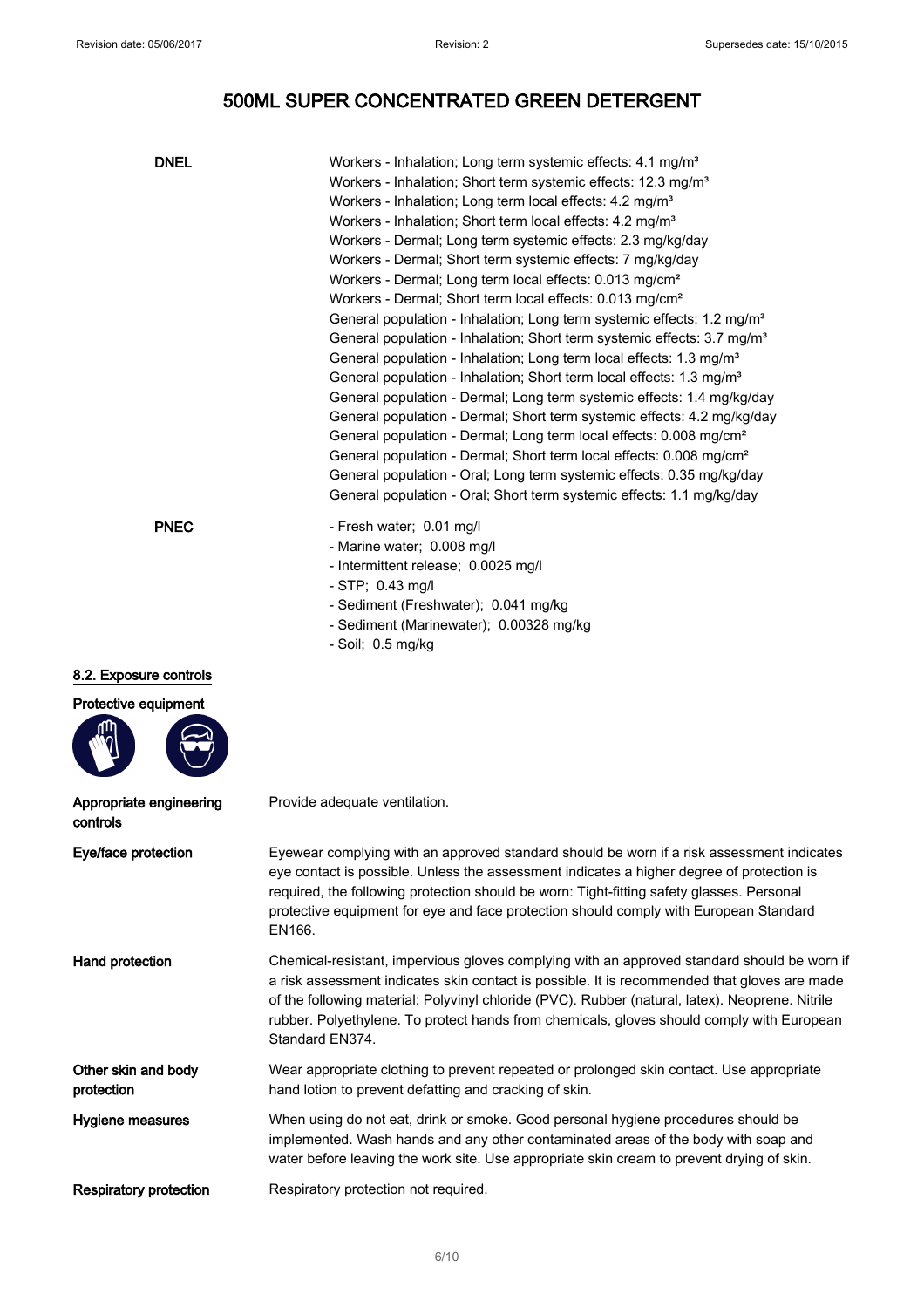| <b>Environmental exposure</b><br>controls                  | Avoid releasing into the environment.                                                                               |
|------------------------------------------------------------|---------------------------------------------------------------------------------------------------------------------|
| <b>SECTION 9: Physical and Chemical Properties</b>         |                                                                                                                     |
| 9.1. Information on basic physical and chemical properties |                                                                                                                     |
| Appearance                                                 | Liquid.                                                                                                             |
| Colour                                                     | Green.                                                                                                              |
| Odour                                                      | Perfumed.                                                                                                           |
| <b>Odour threshold</b>                                     | Not applicable.                                                                                                     |
| pH                                                         | pH (concentrated solution): 7.5                                                                                     |
| <b>Relative density</b>                                    | 1.015 @ 20°C                                                                                                        |
| Solubility(ies)                                            | Soluble in water.                                                                                                   |
| <b>Explosive under the influence</b><br>of a flame         | Not considered to be explosive.                                                                                     |
| <b>Comments</b>                                            | Information given is applicable to the product as supplied.                                                         |
| 9.2. Other information                                     |                                                                                                                     |
| Other information                                          | Not relevant.                                                                                                       |
| <b>SECTION 10: Stability and reactivity</b>                |                                                                                                                     |
| 10.1. Reactivity                                           |                                                                                                                     |
| Reactivity                                                 | There are no known reactivity hazards associated with this product.                                                 |
| 10.2. Chemical stability                                   |                                                                                                                     |
| <b>Stability</b>                                           | Stable at normal ambient temperatures.                                                                              |
| 10.3. Possibility of hazardous reactions                   |                                                                                                                     |
| Possibility of hazardous<br>reactions                      | Not applicable.                                                                                                     |
| 10.4. Conditions to avoid                                  |                                                                                                                     |
| Conditions to avoid                                        | Avoid exposure to high temperatures or direct sunlight.                                                             |
| 10.5. Incompatible materials                               |                                                                                                                     |
| Materials to avoid                                         | No specific material or group of materials is likely to react with the product to produce a<br>hazardous situation. |
| 10.6. Hazardous decomposition products                     |                                                                                                                     |
| Hazardous decomposition<br>products                        | No known hazardous decomposition products.                                                                          |
| <b>SECTION 11: Toxicological information</b>               |                                                                                                                     |
| 11.1. Information on toxicological effects                 |                                                                                                                     |
| <b>Toxicological effects</b>                               | No information available.                                                                                           |
| <b>General information</b>                                 | This product has low toxicity.                                                                                      |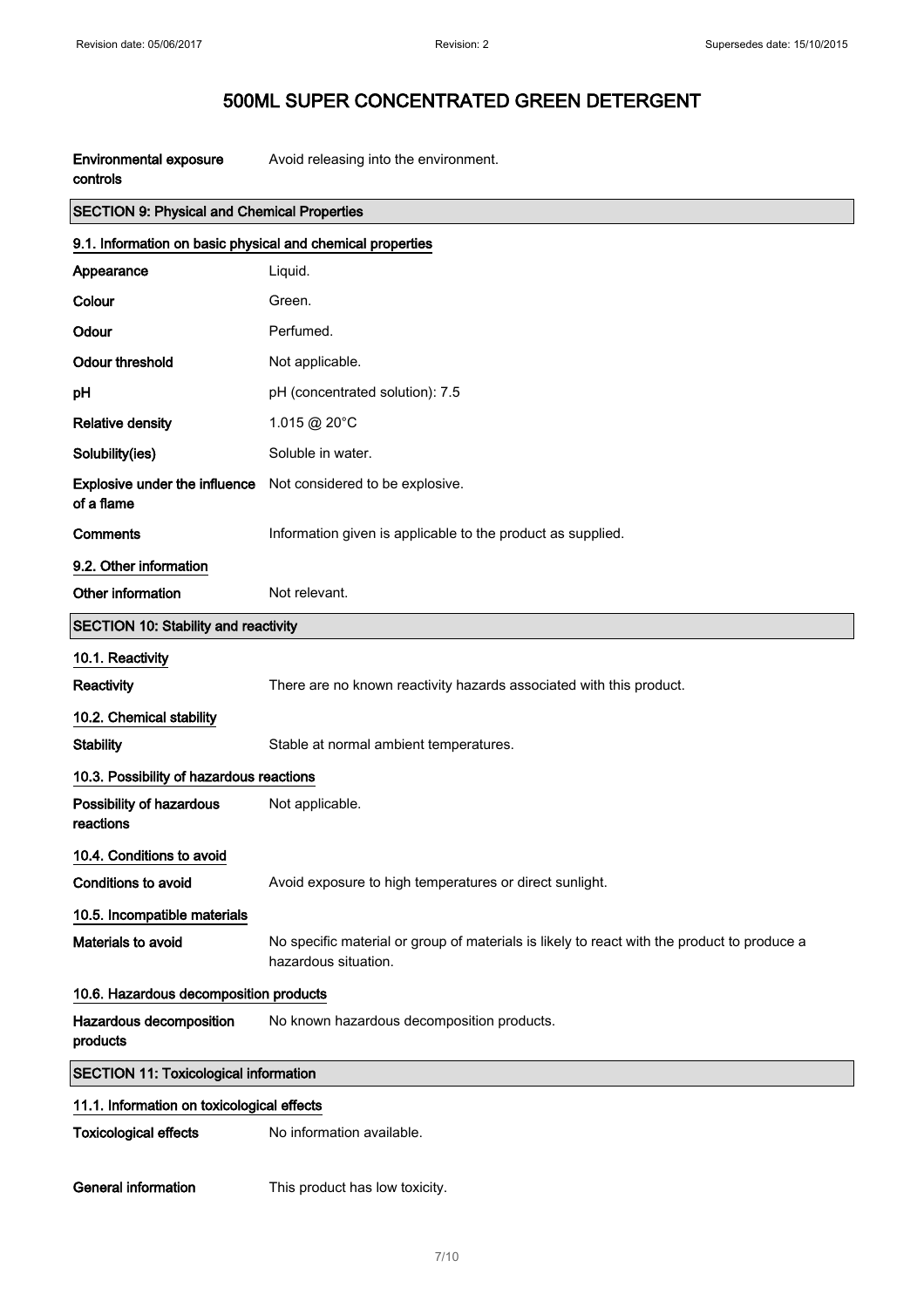| Ingestion                                 | May cause irritation. Symptoms following overexposure may include the following: Stomach<br>pain. Nausea, vomiting. Diarrhoea.                                                                                                                                                                                                                                                                                                                       |
|-------------------------------------------|------------------------------------------------------------------------------------------------------------------------------------------------------------------------------------------------------------------------------------------------------------------------------------------------------------------------------------------------------------------------------------------------------------------------------------------------------|
| <b>Skin contact</b>                       | Skin irritation should not occur when used as recommended. Prolonged or repeated exposure<br>may cause the following adverse effects: Irritation. Redness. Dryness and/or cracking. Mild<br>dermatitis, allergic skin rash.                                                                                                                                                                                                                          |
| Eye contact                               | Irritating to eyes. May cause serious eye damage. Severe irritation, burning, tearing and<br>blurred vision. Corneal damage.                                                                                                                                                                                                                                                                                                                         |
| <b>SECTION 12: Ecological Information</b> |                                                                                                                                                                                                                                                                                                                                                                                                                                                      |
| Ecotoxicity                               | There are no data on the ecotoxicity of this product. Not regarded as dangerous for the<br>environment.                                                                                                                                                                                                                                                                                                                                              |
| 12.1. Toxicity                            |                                                                                                                                                                                                                                                                                                                                                                                                                                                      |
| <b>Toxicity</b>                           | Not considered toxic to fish.                                                                                                                                                                                                                                                                                                                                                                                                                        |
| 12.2. Persistence and degradability       |                                                                                                                                                                                                                                                                                                                                                                                                                                                      |
| Persistence and degradability             | There are no data on the degradability of this product. The surfactant(s) contained in this<br>product complies(comply) with the biodegradability criteria as laid down in Regulation (EC)<br>No. 648/2004 on detergents. Data to support this assertion are held at the disposal of the<br>competent authorities of the Member States and will be made available to them at their direct<br>request, or at the request of a detergent manufacturer. |
| 12.3. Bioaccumulative potential           |                                                                                                                                                                                                                                                                                                                                                                                                                                                      |
| <b>Bioaccumulative potential</b>          | No data available on bioaccumulation.                                                                                                                                                                                                                                                                                                                                                                                                                |
| 12.4. Mobility in soil                    |                                                                                                                                                                                                                                                                                                                                                                                                                                                      |
| <b>Mobility</b>                           | The product is water-soluble and may spread in water systems.                                                                                                                                                                                                                                                                                                                                                                                        |
| 12.5. Results of PBT and vPvB assessment  |                                                                                                                                                                                                                                                                                                                                                                                                                                                      |
| Results of PBT and vPvB<br>assessment     | This product does not contain any substances classified as PBT or vPvB.                                                                                                                                                                                                                                                                                                                                                                              |

### 12.6. Other adverse effects

Other adverse effects None known.

SECTION 13: Disposal considerations

### 13.1. Waste treatment methods

| General information | Do not discharge into drains or watercourses or onto the ground.                                                                                                            |
|---------------------|-----------------------------------------------------------------------------------------------------------------------------------------------------------------------------|
| Disposal methods    | Dispose of waste to licensed waste disposal site in accordance with the requirements of the<br>local Waste Disposal Authority. Reuse or recycle products wherever possible. |

### SECTION 14: Transport information

General The product is not covered by international regulations on the transport of dangerous goods (IMDG, IATA, ADR/RID).

### 14.1. UN number

Not applicable.

### 14.2. UN proper shipping name

Not applicable.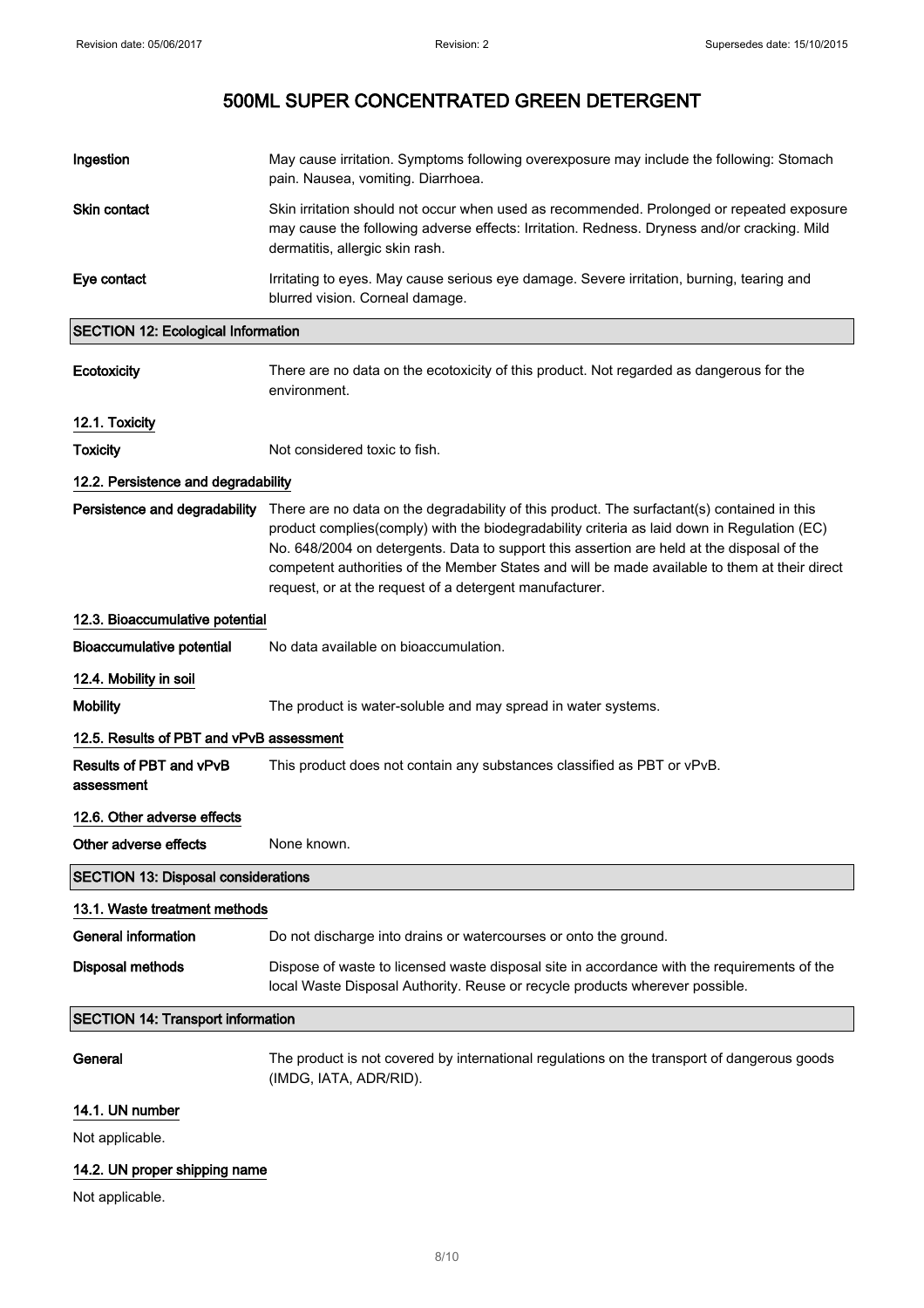### 14.3. Transport hazard class(es)

No transport warning sign required.

### 14.4. Packing group

Not applicable.

### 14.5. Environmental hazards

Environmentally hazardous substance/marine pollutant No.

### 14.6. Special precautions for user

Not applicable.

### 14.7. Transport in bulk according to Annex II of MARPOL and the IBC Code

Transport in bulk according to Not applicable. Annex II of MARPOL 73/78 and the IBC Code

SECTION 15: Regulatory information

| National regulations  | The Control of Substances Hazardous to Health Regulations 2002 (SI 2002 No. 2677) (as<br>amended).                                                                                                                                                                                                                                                                                                                                                                                                                                                                                                                                                                                                                                                                                                                                                                                                                                                                                                                                                                                      |
|-----------------------|-----------------------------------------------------------------------------------------------------------------------------------------------------------------------------------------------------------------------------------------------------------------------------------------------------------------------------------------------------------------------------------------------------------------------------------------------------------------------------------------------------------------------------------------------------------------------------------------------------------------------------------------------------------------------------------------------------------------------------------------------------------------------------------------------------------------------------------------------------------------------------------------------------------------------------------------------------------------------------------------------------------------------------------------------------------------------------------------|
| <b>EU</b> legislation | Regulation (EC) No 1907/2006 of the European Parliament and of the Council of 18<br>December 2006 concerning the Registration, Evaluation, Authorisation and Restriction of<br>Chemicals (REACH) (as amended).<br>Commission Regulation (EU) No 453/2010 of 20 May 2010.<br>Regulation (EC) No 1272/2008 of the European Parliament and of the Council of 16<br>December 2008 on classification, labelling and packaging of substances and mixtures (as<br>amended).<br>Commission Directive 2000/39/EC of 8 June 2000 establishing a first list of indicative<br>occupational exposure limit values in implementation of Council Directive 98/24/EC on the<br>protection of the health and safety of workers from the risks related to chemical agents at<br>work (as amended).<br>Commission Decision 2000/532/EC as amended by Decision 2001/118/EC establishing a list<br>of wastes and hazardous waste pursuant to Council Directive 75/442/EEC on waste and<br>Directive 91/689/EEC on hazardous waste with amendments.<br>Commission Regulation (EU) No 2015/830 of 28 May 2015. |
| Guidance              | Workplace Exposure Limits EH40.<br>ECHA Guidance on the Application of the CLP Criteria.<br>ECHA Guidance on the compilation of safety data sheets.<br><b>COSHH Essentials.</b><br>Technical Guidance WM2: Hazardous Waste.                                                                                                                                                                                                                                                                                                                                                                                                                                                                                                                                                                                                                                                                                                                                                                                                                                                             |

#### 15.2. Chemical safety assessment

No information available.

#### SECTION 16: Other information

| <b>Abbreviations and acronyms</b> DNEL: Derived No Effect Level.                           |
|--------------------------------------------------------------------------------------------|
| used in the safety data sheet PBT: Persistent, Bioaccumulative and Toxic substance.        |
| PNEC: Predicted No Effect Concentration.                                                   |
| MARPOL 73/78: International Convention for the Prevention of Pollution From Ships, 1973 as |
| modified by the Protocol of 1978.                                                          |